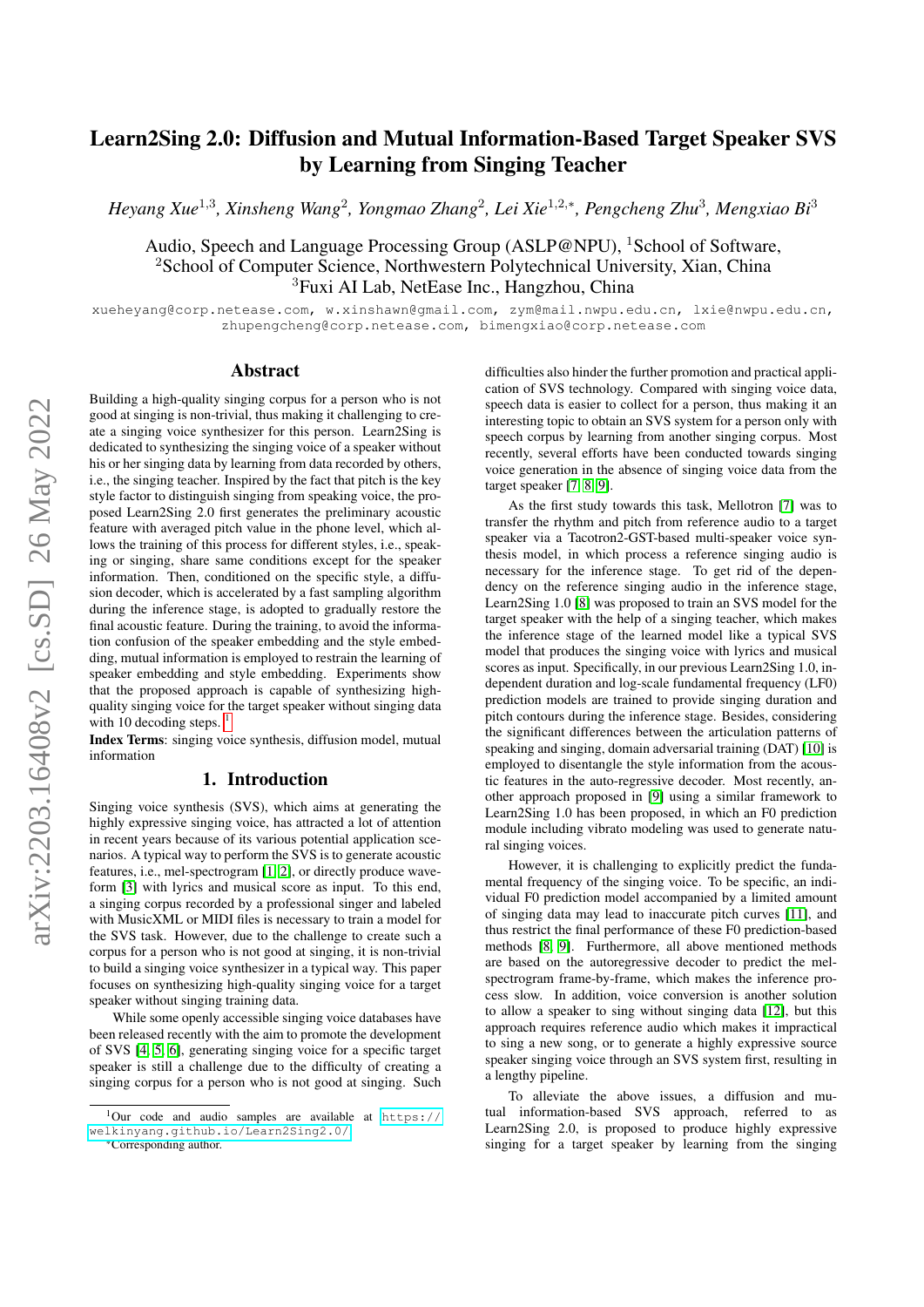teacher. Learn2Sing 2.0 tries to synthesize an intermediate representation shared by different speakers, e.g., the speaker with or without singing corpus, and then restores the final waveform with additional style information, i.e, speaking or singing. In this way, the prediction of the intermediate representation can bridge the gap between the speech data and singing data regardless of the speaking style. To this end, inspired by the fact that pitch is the key style factor to distinguish singing from speaking voice, the intermediate representation is served by the mel-spectrogram with averaged pitch value in the phone level. Then, conditioned on the specific style, a diffusion decoder, which is accelerated by a fast sampling algorithm [\[13\]](#page-4-12) during the inference stage, is adopted to gradually restore the final mel-spectrogram. As each speaker corresponds to a specific style, i.e., speaking or singing, it is necessary to make sure the speaker embedding is style-independent and vice versa. Here, Mutual Information (MI) [\[14\]](#page-4-13) is employed to achieve the disentanglement of speaker and style. The generated mel-spectrogram is transformed to the final waveform by RefineGAN [\[15\]](#page-4-14) which is designed for the SVS task. Experiments show that Learn2Sing 2.0 is capable of synthesizing high-quality singing voice for the target speaker without singing data with only 10 decoding steps. Moreover, the ablation study indicates the effectiveness of each component and the good design of Learn2Sing 2.0.

# 2. Proposed approach

The proposed Learn2Sing 2.0 mainly consists of two parts. As shown in Fig. [1,](#page-1-0) one is the generation of intermediate representations that are obtained by averaging the mel-spectrogram in phone level, which process takes the phone sequence, pitch, and speaker information as input, resulting in the features that are then up-sampled to align with the averaged mel-spectrogram. The second part is the restoration of the real mel-spectrogram based on the intermediate features and additional style information. This restoration stage is performed by a diffusion probabilistic model (DPM)-based decoder, which refers to Grad-TTS [\[16\]](#page-4-15). This section will first give a brief introduction to DPM, and then describe the proposed Learn2Sing 2 in detail.

## 2.1. Diffusion Probabilistic Model in TTS

To deal with the over-smoothing issue in mel-spectrogram generation caused by the MSE/MAE loss [\[17\]](#page-4-16), DPM is introduced into speech synthesis and SVS tasks due to its powerful modeling capabilities [\[18,](#page-4-17) [19,](#page-4-18) [16\]](#page-4-15). DPM generally has two processes, i.e, forward diffusion process and reverse diffusion process. The forward diffusion process obtains the tractable prior distribution by gradually adding noise to the real data, while the reverse diffusion process reduces the prior distribution to that of the real data. By modeling the two processes as a solution to Itô stochastic differential equations (SDEs), Song et al. propose a unified score-based DPM framework [\[20\]](#page-4-19) which is then applied to the speech synthesis domain in Grad-TTS. The two diffusion processes in Grad-TTS satisfies the following SDEs:

$$
dX_t = \frac{1}{2} \Sigma^{-1} (\mu - X_t) \beta_t dt + \sqrt{\beta_t} dW_t, t \in [0, 1]
$$
 (1)  

$$
dX_t = \left(\frac{1}{2} \Sigma^{-1} (\mu - X_t) - \nabla \log p_t (X_t | X_0) \right) \beta_t dt
$$
 (2)  

$$
+ \sqrt{\beta_t} d\widetilde{W}_t, \quad t \in [0, 1]
$$

where  $W_t$  and  $\widetilde{W}_t$  are forward and reverse-time Brownian motion,  $\beta_t$  is the noise schedule for perturbing data with infinite number of noise scales,  $\mu$  and  $\Sigma$  is the mean and diagonal

covariance matrix of the terminal distribution,  $\log p_t(X_t|X_0)$ is the log probability density function which is predicted by a learnable score function  $s_{\theta}(X_t, \mu, t)$  during the inference stage. Instead of solving the reverse-time SDE directly, Grad-TTS uses an ordinary differential equation (ODE) in the reverse process:

$$
dX_t = \frac{1}{2} \left( \mu - X_t - s_\theta \left( X_t, \mu, t \right) \right) \beta_t dt \tag{3}
$$

In brief, Grad-TTS learns to estimate gradients of log-density of  $X_t$  (noisy mel-spectrogram) given  $\bar{X}_0$  (real mel-spectrogram) and  $\mu$  (mel-spectrogram predicted from text) in the training processes. During the inference stage, Grad-TTS first predicts a mel-spectrogram from text and then gradually reconstructs the target mel-spectrogram using the score predicted from  $s_{\theta}$  ( $X_t$ ,  $\mu$ , t) in adjustable iterations.

<span id="page-1-0"></span>

Figure 1: *The training and inference process of the proposed approach.*

#### 2.2. Proposed Learn2Sing 2.0 Model

As illustrated in Fig. [1,](#page-1-0) the input phoneme, pitch, and speaker embedding are encoded by an encoder and then a length regulator is used to up-sample the obtained feature. Regarding pitch as the most critical style factor in our task, in the training phase, the encoder generates phoneme-level averaged melspectrogram  $\mu$  regardless of the speaking style using phoneme, pitch and speaker embedding as inputs. Note that there is no singing or speaking pitch style, e.g. overshoot, vibrato, preparation and fine fluctuation, in the predicted  $\mu$  because all frames within the same phoneme are the same. Then, the diffusion decoder predicts the gradient of the probability density function using the predicted  $\mu$ ,  $X_t$ ,  $t$ , and style embedding as inputs. In the inference phase, the encoder first generates the predicted  $\mu$ without pitch style for the target speaker. The phoneme duration information can be provided by a pre-trained singing duration model (SDM) or manual labeling interval files. Then the diffusion decoder gradually reconstructs the pitch contours with the singing style by solving the ODE, and finally generates the target speaker's singing voice  $X_0$ .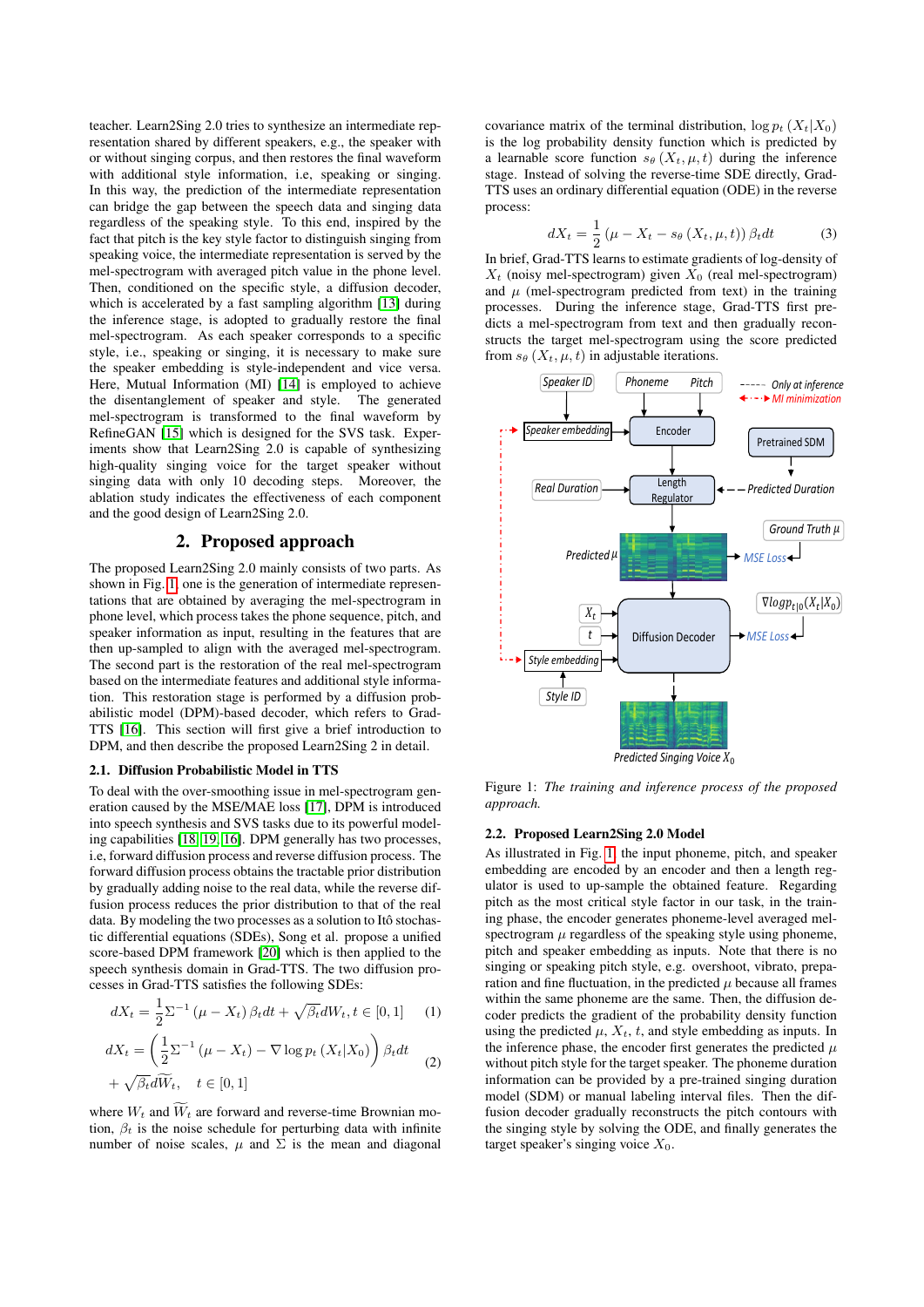While the speaker embedding and style embedding are obtained from the speaker ID and style ID respectively, the oneto-one correspondence between the speaker and style makes the model tend to be confused by the speaker and style information. In other words, the speaker embedding of one speaker may not only convey the speaker information but also the style information because the style, i.e., speaking or singing, of this speaker is specific. To face this challenge, mutual information is employed to further decouple style and speaker information. Specifically, to estimate and minimize the mutual information between speaker and style embeddings, vCLUB [\[14\]](#page-4-13) which is an approach that requires only samples to estimate an upper bound on the mutual information is adopted. With the sample pairs of speaker and style embeddings  $\{(\boldsymbol{spk}_i, \boldsymbol{sty}_i)\}_{i=1}^N$ , the MI loss is:

$$
\mathcal{L}_{\text{mi}} = \frac{1}{N^2} \sum_{i=1}^{N} \sum_{j=1}^{N} \left[ \log q_{\theta} \left( \boldsymbol{s} \boldsymbol{t} \boldsymbol{y}_{i} \mid \boldsymbol{s} \boldsymbol{p} \boldsymbol{k}_{i} \right) - \log q_{\theta} \left( \boldsymbol{s} \boldsymbol{t} \boldsymbol{y}_{j} \mid \boldsymbol{s} \boldsymbol{p} \boldsymbol{k}_{i} \right) \right]
$$
\n(4)

where  $spk$  and  $sty$  are speaker and style embeddings,  $q_{\theta}$  is a variational approximation which makes vCLUB a reliable MI estimator. In the training stage, we first obtain a batch of samples  $\left\{\left(\boldsymbol{s}\boldsymbol{p}\boldsymbol{k}_{i},\boldsymbol{s}\boldsymbol{t}\boldsymbol{y}_{i}\right)\right\}_{i=1}^{N}$  from Learn2Sing model and update the  $q_{\theta}$  (sty | spk) by maximizing the log-likelihood:

$$
\mathcal{L}(\theta) = \frac{1}{N} \sum_{i=1}^{N} \log q_{\theta} (\boldsymbol{sty}_{i} \mid \boldsymbol{spk}_{i})
$$
 (5)

The final objective function for training Learn2Sing is described as:

$$
\mathcal{L}_{total} = \mathcal{L}_{\mu} + \mathcal{L}_{diff} + \lambda \mathcal{L}_{mi} \tag{6}
$$

where  $\mathcal{L}_{\mu}$  is the MSE loss between the predicted  $\mu$  and groundtruth  $\mu$  that is achieved by averaging the real mel-spectrogram within each phoneme,  $\mathcal{L}_{diff}$  is the diffusion loss, and  $\lambda$  is the weight for  $\mathcal{L}_{mi}$ .

### 2.3. Fast Maximum Likelihood Sampling Scheme

For the diffusion-based decoder, adopting fewer inference steps is an effective method to speed up the inference process. However, reducing the decoding steps directly could degrade the quality of synthesized voice. In order to maintain the quality of the generated singing voice even with a very small number of steps, we introduce a fast sampling scheme proposed in [\[13\]](#page-4-12). This fast sampling scheme adopts a fixed-step first order reverse SDE solver which is designed to maximize the likelihood of discrete sample paths of the forward diffusion. Specifically, the fast sampling scheme first defines the following values:

$$
\gamma_{s,t} = \exp\left(-\frac{1}{2}\int_{s}^{t} \beta_{u} du\right), \phi_{s,t} = \gamma_{s,t} \frac{1 - \gamma_{0,s}^{2}}{1 - \gamma_{0,t}^{2}},
$$

$$
\nu_{s,t} = \gamma_{0,s} \frac{1 - \gamma_{s,t}^{2}}{1 - \gamma_{0,t}^{2}}, \sigma_{s,t}^{2} = \frac{\left(1 - \gamma_{0,s}^{2}\right)\left(1 - \gamma_{s,t}^{2}\right)}{1 - \gamma_{0,t}^{2}},
$$

$$
\kappa_{t,h} = \frac{\nu_{t-h,t}\left(1 - \gamma_{0,t}^{2}\right)}{\gamma_{0,t}\beta_{t}h} - 1,
$$

$$
\omega_{t,h} = \frac{\phi_{t-h,t} - 1}{\beta_{t}h} + \frac{1 + \kappa_{t,h}}{1 - \gamma_{0,t}^{2}} - \frac{1}{2}, (\sigma_{t,h})^{2} = \sigma_{t-h,t}^{2}
$$

and adopts the following class of reverse SDE solvers:

$$
X_{t-h} = X_t + \beta_t h \left( \left( \frac{1}{2} + \omega_{t,h} \right) (X_t - \mu) \right)
$$
  
+ 
$$
(1 + \kappa_{t,h}) s_\theta (X_t, \mu, sty, t)) + \sigma_{t,h} \xi_t
$$
 (8)

where  $0 \le s \le t \le 1$ , h is the step size,  $\xi_t$  are i.i.d. sampling from  $\mathcal{N}(0, I)$ , and the derivation can be found in [\[13\]](#page-4-12).

# 3. Experiments

### 3.1. Data setups

Experiments to evaluate the performance of Learn2Sing 2.0 are performed on an internal corpus, which consists of three speakers, among which one is the teacher that provides the singing data and the other two speakers are students only having data. To be specific, the singing data recorded by the female singer contains 100 songs with around 5 hours, and each song is labeled with the music scores and the duration of each phoneme. As for the speakers working as students, one is from the opensource female TTS corpus Databaker-DB1[†](#page-2-0) which is referred to as Student-1, and the other one is from an internal female corpus referred as Student-2. All audio samples are downsampled to 22,050Hz and are then represented as 80-dimensional logscale mel-spectrogram with 256 hop length and 1024 Hanning window.

#### 3.2. Model and hyper-parameters details

The encoder is identical to the encoder proposed in [\[21\]](#page-4-20) to encode content, pitch and speaker information. The decoder follows that in [\[16\]](#page-4-15) which is based on the UNet architecture. The maximum input frame length for the decoder is limited to 384 for more efficient use of memory. The dimensions of both style and speaker embedding are 128. The variational approximation  $q_{\theta}$  (sty | spk) follows [\[22\]](#page-4-21) which is parameterized in Gaussian distribution with mean and variance predicted by two linear layers. Besides, the weight for  $\mathcal{L}_{mi}$  is set to 0.01 to achieve a stable disentanglement performance. With the help of the fast sampling scheme, the Learn2Sing 2.0 allows using fewer decoding steps to obtain high-quality results. Here, 10 decoding steps are used in the inference stage.

To convert the mel-spectrogram into waveform, we trained a multi-speaker RefineGAN [\[15\]](#page-4-14) using all the data. Since RefineGAN requires F0 as input to generate speech templates, but F0 is not explicitly predicted in our approach, we additionally trained a model, referred to as Mel2F0 which consists of 3 LSTM layers, to predict F0 from the mel-spectrogram. PYIN [\[23\]](#page-4-22) is adopted to estimate F0 from the waveform.

We reserved 4 complete songs from the singing corpus as the test set, while the rest of the singing data was used as the training and validation set. To avoid the effect of different duration models in the testing phase, the real phoneme level duration is used for different models.

#### 3.3. Evaluation on proposed Learn2Sing 2.0

Our task is evaluated in terms of the speech quality and speaker similarity of the synthesized singing voice. To be specific, a good learn2sing model should create the singing voice not only with high quality but also with the timbre of the target (student) speaker. Here, the opinion score (MOS) tests are conducted to subjectively evaluate the synthesized results in terms of naturalness and similarity. Besides, the F0 Mean Absolute Error (MAE) is also measured to objectively evaluate the pitch accuracy of the synthesized singing voice. Furthermore, the inference speed is also assessed in terms of the average real time factor (RTF) on GPU.

The results are shown in Table [1,](#page-3-0) in which the Learn2Sing 1.0 is compared. For Learn2sing 1.0, the groundtruth phoneme duration and frame level F0 are adopted in the inference phase. In this table, the target speaker with *Teacher*

<span id="page-2-0"></span><sup>†</sup>[Availableat:www.data-baker.com/open\\_source.](Available at: www.data-baker.com/open_source.html) [html](Available at: www.data-baker.com/open_source.html)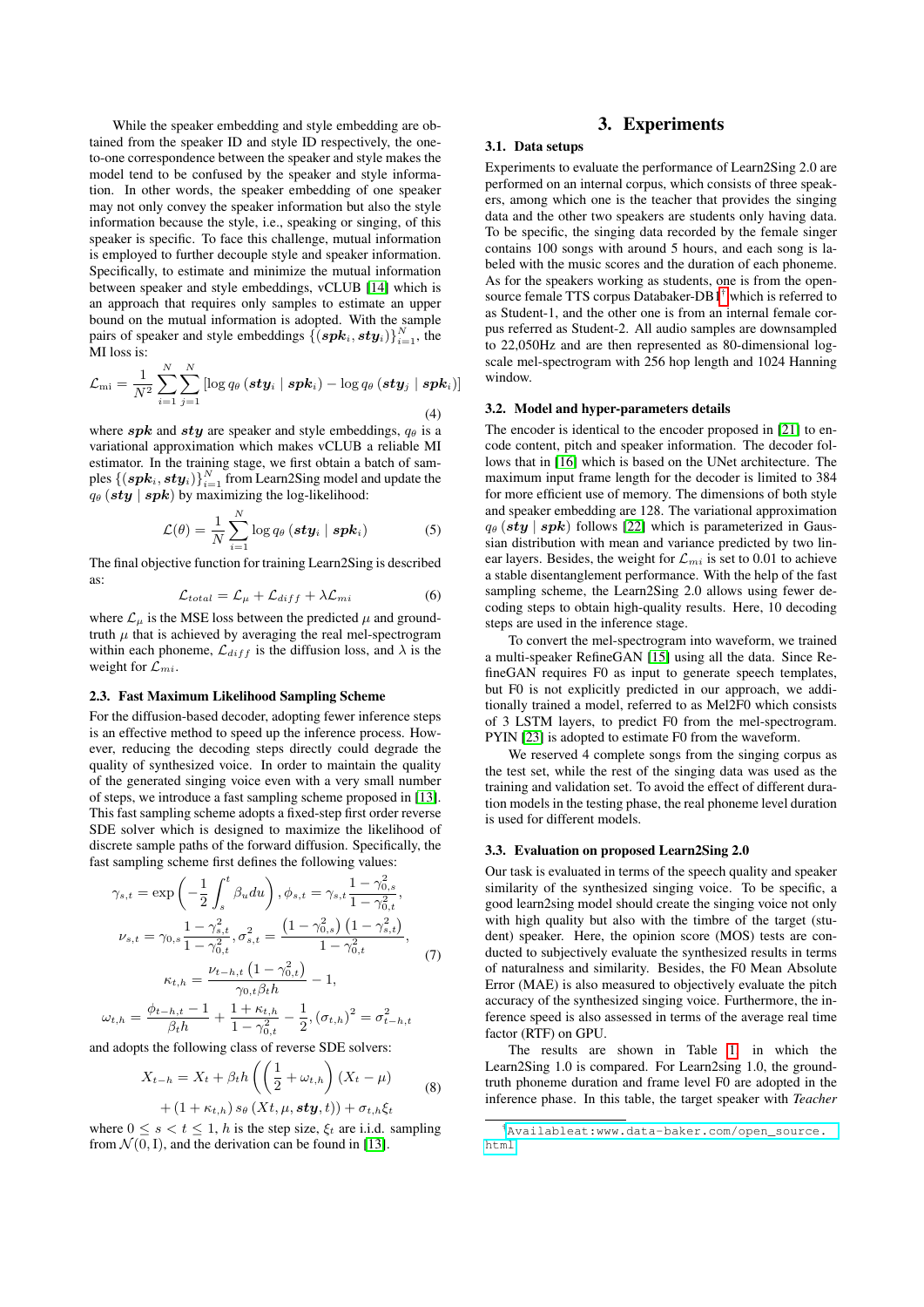<span id="page-3-0"></span>

| Model          | <b>Target Speaker</b> | <b>Naturalness</b> | Similarity      | F0 MAE | <b>RTF</b> |
|----------------|-----------------------|--------------------|-----------------|--------|------------|
|                | Teacher               | $3.85 \pm 0.15$    |                 | 3.33   |            |
| Learn2Sing 1.0 | Student-1             | $3.20 \pm 0.09$    | $3.14\pm0.08$   | 16.27  | 0.098      |
|                | Student-2             | $3.28 \pm 0.10$    | $3.30\pm0.07$   | 15.67  |            |
|                | Teacher               | $4.04\pm0.14$      |                 | 11.12  |            |
| Learn2Sing 2.0 | Student-1             | $3.41 \pm 0.12$    | $3.79 \pm 0.08$ | 15.49  | 0.050      |
|                | Student-2             | $3.43 \pm 0.08$    | $3.84 \pm 0.07$ | 14.3   |            |
| Recording      |                       | $4.50 \pm 0.07$    |                 | ۰      |            |

Table 1: *Experiment results of MOS with 95% confidence intervals, F0 MAE and RTF*

indicates a general SVS task rather than the learn2sing task, which is to present the singing voice synthesis capability of different models and also provides an upper bound for a model in the learn2sing task. As can be seen from this table, the MOS values in this general SVS task are 3.85 and 4.0 achieved by Learn2Sing 1.0 and Learn2Sing 2.0, respectively, which indicates both approaches are capable of conducting singing voice synthesis well. Learn2Sing 1.0 outperforms Learn2Sing 2.0 in terms of F0 MAE due to the use of the real F0 curve as inputs in Learn2Sing 1.0.

In the learn2sing task, the synthesized singing samples of different models for both students are inferior to the samples generated via the general SVS in terms of all evaluation metrics. This phenomenon is straightforward that the absence of singing data for the target speaker makes the learn2sing a more challenging task compared with the general SVS task. Compared with Learn2Sing 1.0, the proposed Learn2Sing 2.0 achieves obvious superiority in terms of all evaluation metrics, especially the speaker similarity in which the MOS values obtained by the proposed method are 20.7 % and 16.4 % relatively higher than that achieved by Learn2Sing 1.0 for Student-1 and Student-2 respectively. As for the inference speed, the RTF of Learn2Sing 2.0 is only 51.0 % of Learn2Sing 1.0, demonstrating the fast inference speed of Learn2Speech 2.0, which is attributed to the fast sampling scheme that allows us to use fewer decoding steps in the inference stage.

### 3.4. Ablation study

The results are shown in Table [2,](#page-3-1) in which the MOS values of both naturalness and similarity are reported on the Student-1. It is important to highlight that calculating the  $\mu$  loss with the real mel-spectrogram rather than the averaged mel-spectrogram results in the worst performance, which demonstrates the practicality of the pipeline that restores the final mel-spectrogram based on the intermediate representation with pitch averaged at phone level.

<span id="page-3-1"></span>Table 2: *Ablation study with MOS test. w/o means without. w/o phone average* µ *means that the ground-truth* µ *is real melspectrogram rather than the mel-spectrogram averaged in the phone level.*

| Model                   | <b>Naturalness</b> | Similarity      |
|-------------------------|--------------------|-----------------|
| Learn2Sing 2.0-FS-10    | $3.41 \pm 0.12$    | $3.79 \pm 0.08$ |
| w/o Mutual information  | $3.20 \pm 0.12$    | $3.52 \pm 0.08$ |
| w/o Fast sampling       | $3.07\pm0.12$      | $3.46 \pm 0.09$ |
| $w/o \mu$ Loss          | $3.37 \pm 0.12$    | $3.52 \pm 0.07$ |
| w/o phone average $\mu$ | $3.01 \pm 0.13$    | $3.45 \pm 0.09$ |

To reveal why listeners prefer the proposed approach, we further visualized the generated mel-spectrograms for several test clips from different models, and the results are presented in Fig. 2. Comparing the mel-spectrogram in the blue box, only the proposed Learn2Sing 2.0 does not include glitches, suggesting that the mel-spectrogram generated by the proposed approach is closer to the real mel-spectrogram. The green box contains melisma[‡](#page-3-2) skill in singing, and it can be seen that Learn2Sing 2.0 has more natural melisma.<sup>[§](#page-3-3)</sup>



Figure 2: *Mel-spectrogram of a testing sample for different models.*

# 4. Conclusions

This paper presents a novel approach, referred to as Learn2Sing 2.0, to generate the singing voice for a target speaker with only speech data with the help of the singing teacher. Learn2Sing 2.0 first generates the preliminary acoustic feature with averaged pitch value in the phone level. Then, with additional style information, i.e., speaking or singing, a diffusion decoder is adopted to restore the final mel-spectrogram. Mutual information is introduced in Learn2Sing 2.0 to disentangle the style and speaker information. Besides, to speed up the inference speed, a fast sampling algorithm for the diffusionbased decoder is introduced in the inference stage. Extensive experiments demonstrate that the proposed approach is capable of synthesizing high-quality singing voice for a target speaker without any singing data at a high inference speed. Moreover, the ablation study indicates the effectiveness of each component and the good design of Learn2Sing 2.0.

<span id="page-3-2"></span><sup>‡</sup> In singing, the term melisma refers to a passage of music that has a group of notes that are sung with just one syllable of text.

<span id="page-3-3"></span><sup>§</sup>We recommend that listeners listen to the full test set of songs generated by different models from:[https://welkinyang.github.](https://welkinyang.github.io/Learn2Sing2.0/) [io/Learn2Sing2.0/](https://welkinyang.github.io/Learn2Sing2.0/)